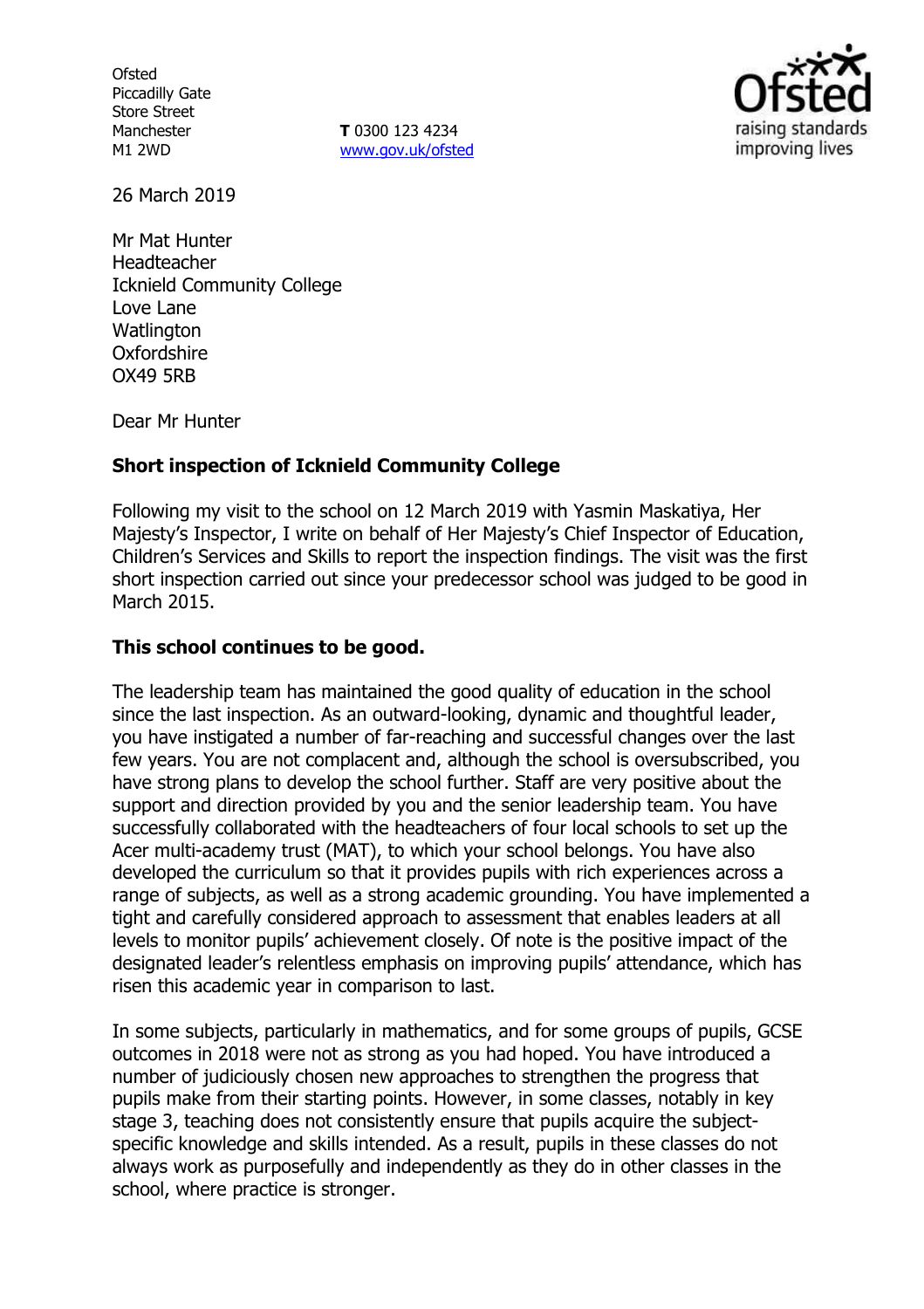

You and your leaders have dedicatedly provided educational experiences of substance and worth for your pupils. They told inspectors how much they valued these experiences. Pupils also commented to inspectors that the best thing about the school was 'the way that teachers give you additional help'. You make sure that pupils access high-quality, extra-curricular opportunities, which enable them to pursue their passions and interests, such as the drama production of 'Bugsy Malone' running next week. There are also plenty of opportunities for pupils to take on leadership roles, including the roles of head boy and head girl. Comments made by parents on free-text highlighted the school's care for pupils and its focus on their well-being. One parent, echoing the views of many, remarked, 'I love this school. It is small and nurturing. All the staff are very friendly and approachable. If I have ever had any issues and contacted a member of staff they have responded to my concerns.' The overwhelming majority of parents who completed the Parent View survey indicated that they would recommend the school to others.

You and your staff have created a positive environment where pupils treat staff respectfully and relationships between pupils are largely harmonious. Staff told inspectors how much they enjoy working at the school. Staff also feel that they benefit from the collegiate approach. This approach is typified by the range of opportunities that teaching staff can access to collaborate with their colleagues in this school and across the MAT. Teaching staff are adamant that, although leaders nurture them and develop their professional expertise, they are stringently held to account. They cite the tight systems that you have set up for monitoring pupils' learning, progress and attendance, noting how they provide both support and challenge.

You have successfully implemented the main areas for development from the previous inspection report. In particular, you have developed the way that teaching supports pupils with their literacy needs and improved the quality of teaching in the subject areas specified. You, your leaders and the local governing board know the school's strengths and areas for development very well. You have taken a bespoke and carefully considered approach when establishing lines of accountability in the newly formed MAT. All the schools within the MAT are equal partners but, nevertheless, maintain their individuality. The local governing board has a detailed understanding of the effectiveness of the school, including how results in national tests compare to all schools nationally.

### **Safeguarding is effective.**

There are carefully considered systems and processes in place to ensure that pupils are kept safe. These processes and systems are fit for purpose and are regularly checked by a member of the local governing board with safeguarding expertise. All concerns raised by staff are reviewed by the 'student services team', which includes the designated safeguarding lead. This approach enables concerns to be dealt with efficiently and support to be deployed appropriately. The school has developed a strong team of staff who can provide different types of support for pupils and their families on a range of issues. The strong internal support provided has also assisted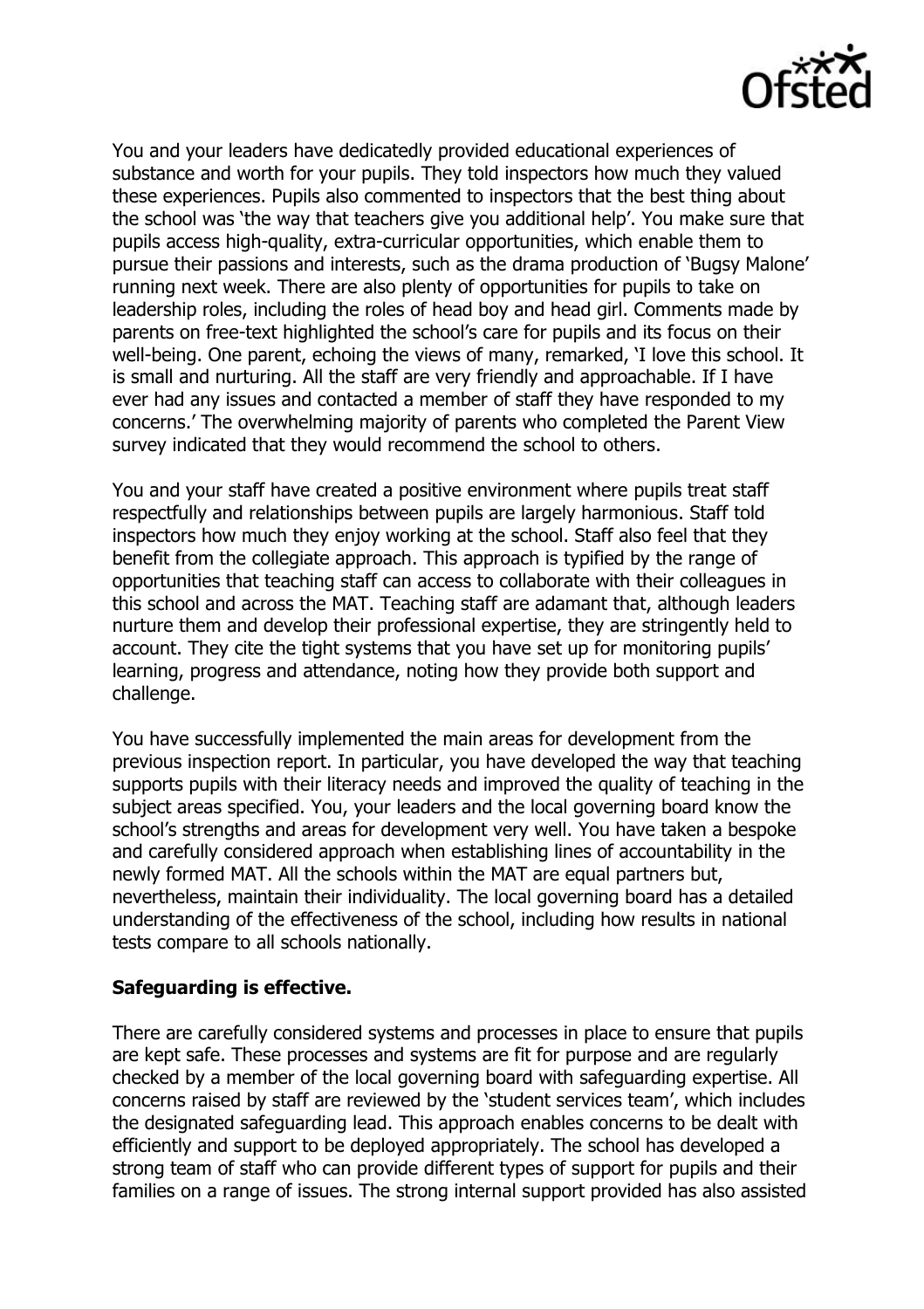

some pupils to improve their attendance. When necessary, concerns are referred to the local authority's welfare services. The designated lead carefully monitors the way in which referrals are followed up by the local authority and has on occasion questioned actions taken by the authority.

# **Inspection findings**

- The inspection focused on key aspects of the school's work, one of which was the role of leaders and governors and whether their expectations are high enough. There is strong evidence that MAT leaders, including trustees, hold the school stringently to account. The trust's executive group (TEG), consisting of the headteachers from all the MAT schools, provides effective support and challenge. Strong collaboration between the headteachers in the MAT has assisted you in moving this school forward. Members of the TEG have conducted subject reviews in individual schools as well as reviewing aspects of MAT-wide provision. Trustees make good use of TEG audits and reviews when holding school leaders to account. They also carefully scrutinise the impact and role of the TEG group. However, there is currently no formal mechanism for the local governing board's in-depth oversight of the school's work to feed into trust-wide lines of accountability. Trustees are aware of this shortcoming and are wisely setting up a MAT-wide governance group which will carry out this function.
- The subject reviews and monitoring work undertaken by the TEG have been focused on the right areas. Reports from reviews and monitoring undertaken by the TEG show that its members set the bar sufficiently high. The recent TEG review of the mathematics department in your school was appropriately focused on how the curriculum enables pupils to master mathematical topics. It provided the school with detailed recommendations as to next steps, which are currently guiding your work in this area. For example, it suggested ways of developing the teaching of mathematical reasoning.
- I scrutinised the school's approach to assessment as part of our focus on the curriculum and how assessment assists you in holding leaders to account. You have developed assessment practice over time and methods have been carefully thought through. Assessment helpfully focuses on measuring pupils' acquisition of key knowledge and skills delivered through different strands of each subject's curriculum. As a consequence, information from assessment supports teachers' planning well. Assessment approaches enable teachers to identify precisely where pupils have gaps in their learning and knowledge. Senior leaders ensure that information from assessments is collated so that it is easier for teachers and subject leaders to identify trends and patterns. Senior leaders use this information well to hold subject leaders to account in regular, formal meetings. They also use it to identify improvement priorities for subjects. As a result, planned next steps are subject-specific but also focus on key groups of pupils, such as disadvantaged pupils. The headteacher carefully checks and reviews all departmental plans and, on occasion, requests changes are made to secure more far-reaching improvements.
- Subject leaders also regularly analyse collated assessment information in the meetings they hold with the teachers in their department. These meetings are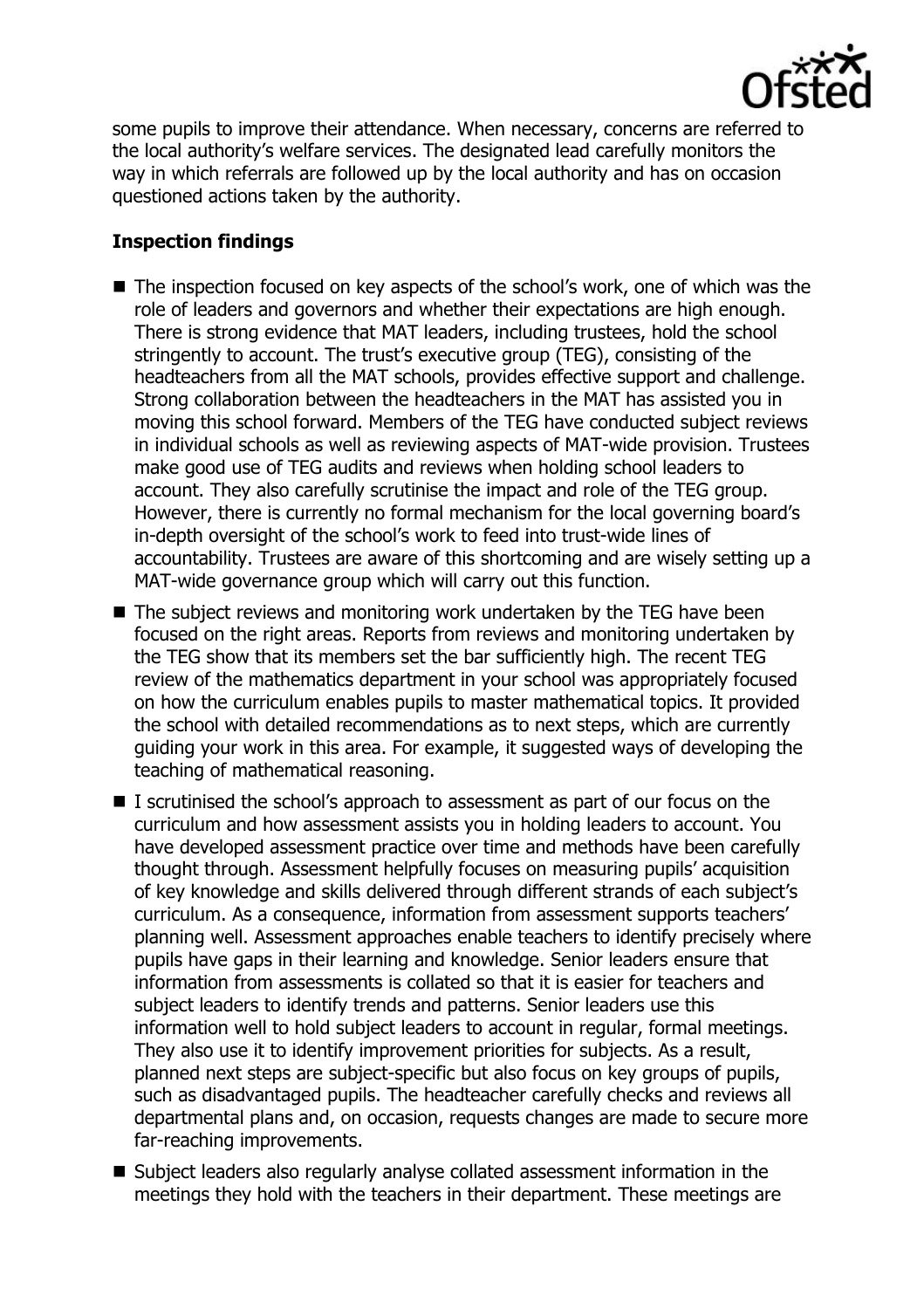

sharply focused on identifying and improving those aspects of the curriculum which pupils' assessments indicate need to be strengthened. In addition, subject leaders quality assure the bespoke plans developed by class teachers, known as '4I' plans. These plans are designed to raise the achievement of groups of pupils or of individual pupils who have gaps in their learning. Teachers make good use of their subject knowledge and their familiarity with individual pupils when creating these plans. Heads of year known as progress managers also make sure that individual pupils who are underachieving across a range of subjects receive tailor-made support.

- $\blacksquare$  I also gathered evidence on how effectively the curriculum is implemented across the school. I explored how well you are supporting pupils in achieving highly in the suite of GCSE qualifications known as the English Baccalaureate (EBacc). The EBacc includes English literature, English language, science, an ancient/modern language, history or geography and mathematics. You are aware that pupils' achievement in mathematics dipped in 2018 GCSE examinations and are determined that pupils' outcomes will be better in 2019. You and your leaders have made a number of changes to the way that you teach mathematics, which are currently being piloted. You have also appointed new mathematics teachers, who will take up their posts in September. You do not believe in quick fixes and the new approaches you have put in place are designed to lead to sustainable improvements. You are aware that some planned improvements are not fully embedded.
- Attainment in languages is high but the take-up of language GCSEs has been low, compared with history or geography GCSEs. This has meant that the proportion of pupils achieving the EBacc was well below the national average in 2018. While maintaining a broad and balanced curriculum, which supports pupils in fulfilling their academic potential, you have sought to increase the uptake of GCSE languages. For instance, this academic year, in addition to two French GCSE classes, you are running a Spanish GCSE class. This class is much smaller than the average-sized GCSE class. The teaching of languages in key stage 3 has improved and teachers are enthusiastic about their subject. However, despite your efforts, the take-up of languages at GCSE level remains too low. In consultation with your leaders and governors, you are currently considering what further changes might be made to boost the uptake of languages in the future.
- $\blacksquare$  I reviewed how you have developed teaching, so that pupils make strong progress from their starting points. You have introduced some school-wide approaches as well as a number of subject-specific strategies. One whole-school priority is enhancing pupils' commitment to their own learning, including independent learning. I saw this working well in some classes. For example, in English, Year 10 pupils were reviewing the meaning of some complex words that the teacher had introduced previously and only used the dictionary for words that they did not recall, confidently relying on the definitions they had memorised for the other words. However, in a small number of classes, most notably in key stage 3, teaching is not sufficiently focused on enabling pupils to acquire a strong body of subject-specific knowledge and skills. In these classes, pupils are not fully engaged in their learning.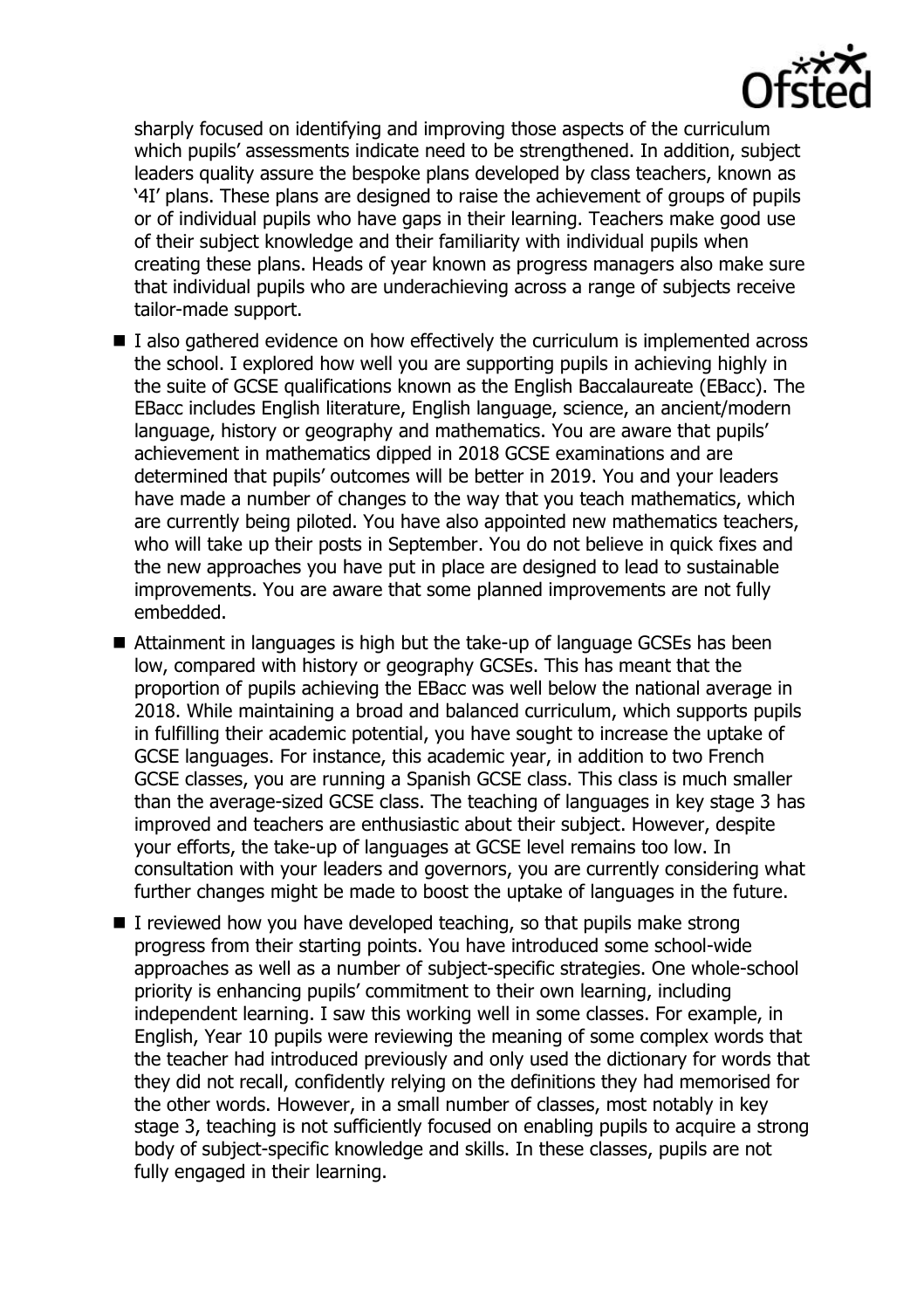

- As part of the inspection, I scrutinised pupils' behaviour and attendance. The responsible leader has implemented a number of successful approaches to improving attendance. Figures show that attendance has improved by 1%, compared with the same period last academic year. You have also successfully reduced persistent absence for key groups of pupils, such as disadvantaged pupils.
- Your staff know the pupils very well. You are highly attuned to the safeguarding issues that are most relevant to the school's context. For example, you have tight processes in place to make sure that important safeguarding information is passed on to the next school for pupils who leave in the middle of the school year. You are currently using your strong contextual knowledge of local safeguarding issues to develop the citizenship curriculum, working alongside external experts. You are rightly focused on ensuring that the curriculum enables pupils to access information about the most prevalent risks that they face.

### **Next steps for the school**

Leaders and those responsible for governance should ensure that:

■ all teaching becomes as effective as the best practice seen in the school so pupils acquire strong subject-specific knowledge and skills, further enhancing their commitment to learning.

I am copying this letter to the chair of the local governing body, the chair of the board of trustees and the chief accounting officer of the multi-academy trust, the regional schools commissioner and the director of children's services for Oxfordshire. This letter will be published on the Ofsted website.

Yours sincerely

Sarah Hubbard **Her Majesty's Inspector**

#### **Information about the inspection**

During the inspection, we checked safeguarding arrangements, including the records of recruitment checks, policies and procedures. We reviewed a range of information, which included MAT audits, and information about pupils' progress and information about assessment systems. Accompanied by either you or a senior member of staff, inspectors observed pupils' learning in both key stages, in a range of subjects, including those subjects that make up the Ebacc qualification. Accompanied by several school leaders, inspectors also scrutinised a sample of pupils' books. Meetings were held separately with the headteacher and senior leaders, a group of subject leaders, a group of staff, the designated safeguarding lead, leaders responsible for behaviour and attendance, and a group of pupils. Inspectors also met with the chair of the local governing board, the chair of trustees